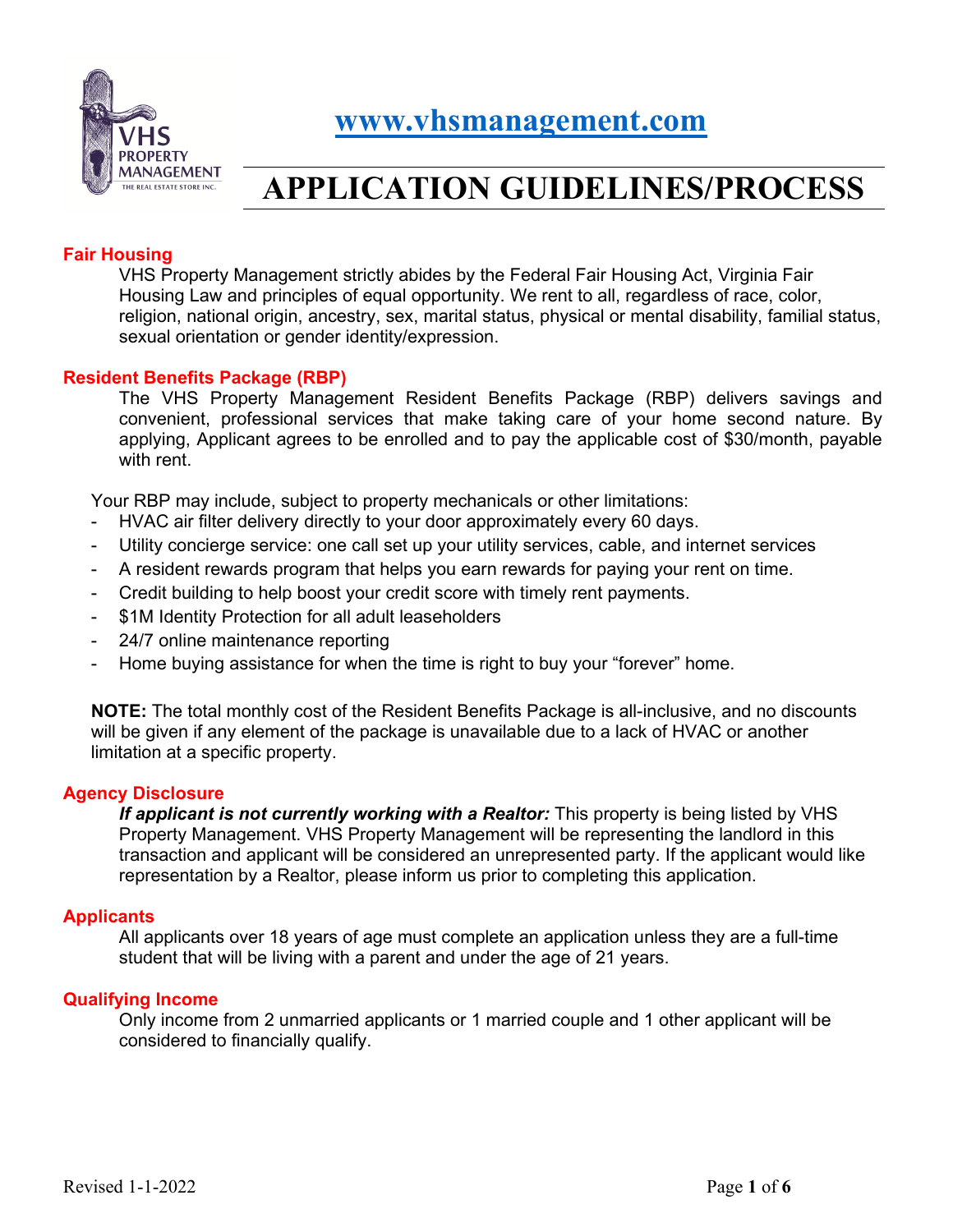## **Number of Occupants in Home**

1. Homes on Public Sewer

We follow the Virginia Statewide Building Code which requires 50 square feet of bedroom space per occupant.

2. Homes on Private Septic Systems

The number of occupants will be limited based on the size of the septic system unless the State Code restricts the occupancy to less. If the septic is a 3-bedroom septic, 6 occupants will be allowed. If the septic is a 4-bedroom septic, then 8 occupants will be allowed.

#### **Pets**

If pets are allowed in the property to which an applicant is applying, please check before applying, tenants will be charged a \$500.00 Refundable Pet Deposit for the 1<sup>st</sup> pet and \$250.00 for each additional pet. Pets are considered on a case-by-case basis. If your application is approved, you will then be required to fill out a pet application at [www.petscreening.com.](http://www.petscreening.com/) There is a \$20 application fee for each pet.

#### **Assistance Animals**

Assistance Animals must be disclosed in the Application.

### **Filling out an Application**

Applications can be filled out or downloaded online at [www.vhsmanagement.com](http://www.vhsmanagement.com/) under the "Applicants" tab. Applications filled out online will pay by debit/credit card and submit all documents online.

Paper applications, along with the application fee and supporting documents, may be mailed to VHS Property Management PO Box 914, Culpeper Va 22701 or dropped off at 101 Duke St., Suite 217, Culpeper, Va 22701.

## **The following items will be required to process an application**

1. Processing Fee

Our application processing fee is \$50.00 per applicant over the age of 18 years and must be paid before we will begin the review of an application. This fee is non-refundable once the review has begun. This includes online and paper submissions. Online reviews begin once payment is submitted. We only accept processing fees in secured funds: money order/cashier's checks made payable to VHS Property Management. NO PERSONAL CHECKS.

- 2. Social Security Number or TIN Number
- 3. Verifiable Source of Funds
	- a. Applicant's Most Current Pay Statements/Stubs or Statements showing Proof of Income
	- b. Last years' form W-2 for hourly or salary employees
	- c. Last 2 years' form 1040 and Schedule C (if applicable) for self-employed or Persons with tip income. Bank statements will not be considered to show proof of income.
	- d. Copy of LES and orders for military
- 4. Valid Identification

a. Applicant(s) must present valid photo identification or 2 forms of ID with the application

- 5. Animal Photo(s), if applicable
- 6. Completed Applications

Applications will not be completed, nor any decisions made, unless all required supporting documents are provided, including applications from co-applicants. If you file your application online but do not submit or follow up with the proper documentation your application will not be considered completed. This includes if you submit properly but your co-applicants do not.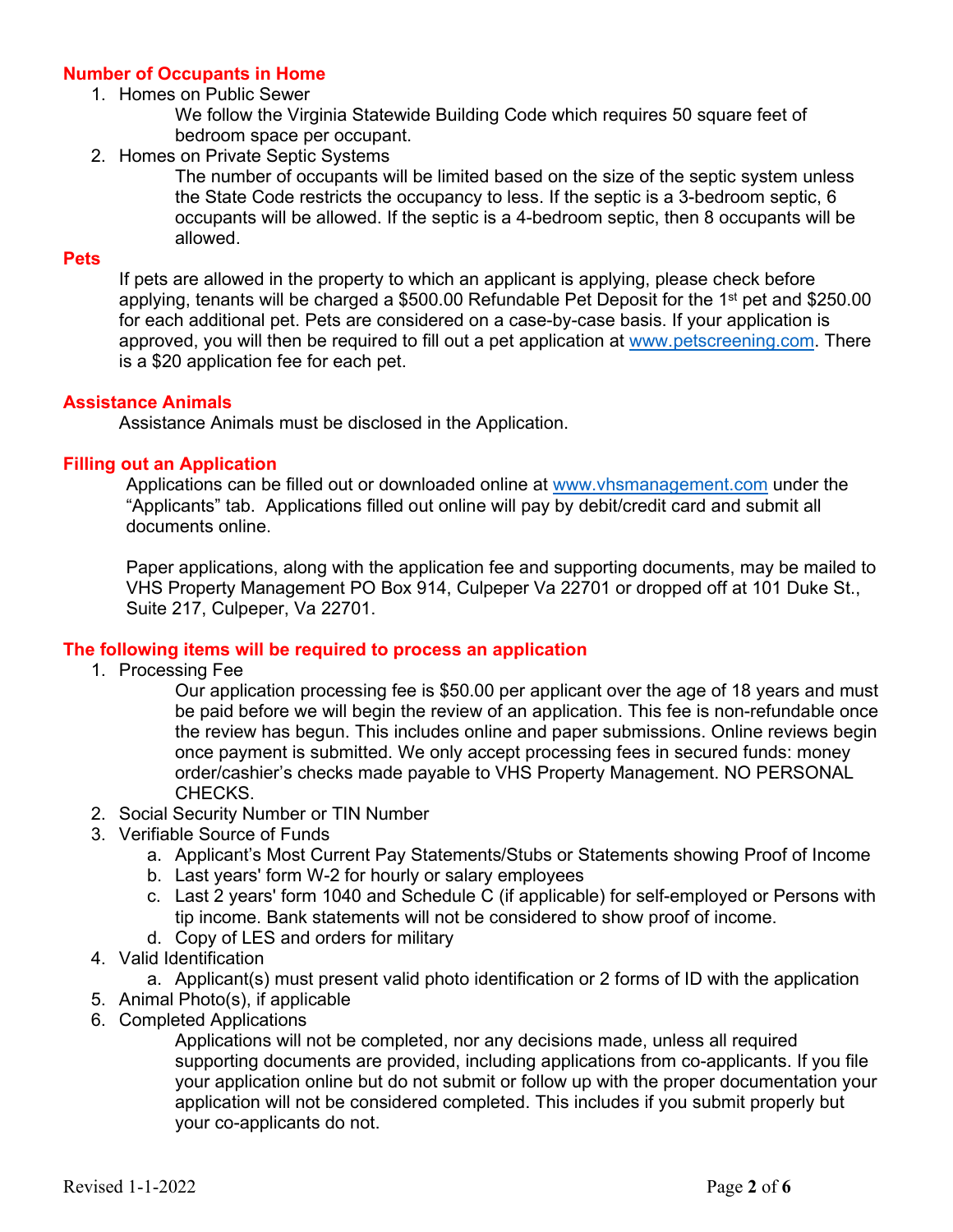## **Qualifying – General Information**

1. Owing Money to Previous Landlord / Evictions

If any applicant currently owes money to a former landlord or has been evicted from a rental within the past five (5) years, the application will be denied.

2. False Information

If any information provided on an application proves to be false or misleading, the application will be denied. If you have already entered into a rental agreement on the property when we discover that you've provided false information, you will be subject to immediate eviction from the premises.

3. Background Check

In addition to a credit report, we also run an eviction search, bad check search, national criminal database scan and driver's license verification. We may also contact current and previous landlords, employers and/or references provided by applicant.

4. Source of Funds

If applicant's source of funds is less than 3x the monthly rent, for no more than two unmarried applicants, applicant will be required to pay a minimum of 2x the advertised security deposit on the property.

5. Credit Score

VHS Property Management will attempt to obtain a consumer credit report for each applicant. We do not have a required minimum score.

- 6. Payment History
	- a. Bankruptcy's, Foreclosures or Short Sales are not an automatic denial.
	- b. Medical and Student Loans are Exempt. Paid Collections/Judgments are Exempt. Late payments outside of 1 year are Exempt.

### **Qualification - Behavioral**

We reserve the right to decline any applicant who, at any point during the application process or before, exhibits behavior that is evasive, inconsistent, abusive, harassing, or combative toward agent or whose behavior gives agent cause to believe that applicant cannot or will not comply with a proffered rental agreement or follow the expected rules of tenancy.

#### **Qualifying Matrix – How to Score**

VHS Property Management uses a scoring matrix to qualify applicants. This matrix consists of 7 categories, ranging from 0 to 3 points in each category. Based on background screening and provided documentation, applicants are assessed points in each category. We then total points from each category, giving a final score. The final score will determine whether an applicant is approved and if they would be required to pay a double security deposit. If you are applying with a co-applicant, we add you together. A sample of the scoring matrix is attached to this document for review.

#### **Credit**

See chart for scoring

### **Rent to Income Ratio**

The formula used to calculate Rent to Income is as follows: Rent Amount ÷ Your Gross Monthly Income Example: Rent Amount  $(\$1,400) \div$  Gross Monthly Income  $(\$4,000) = 35\%$ See chart for scoring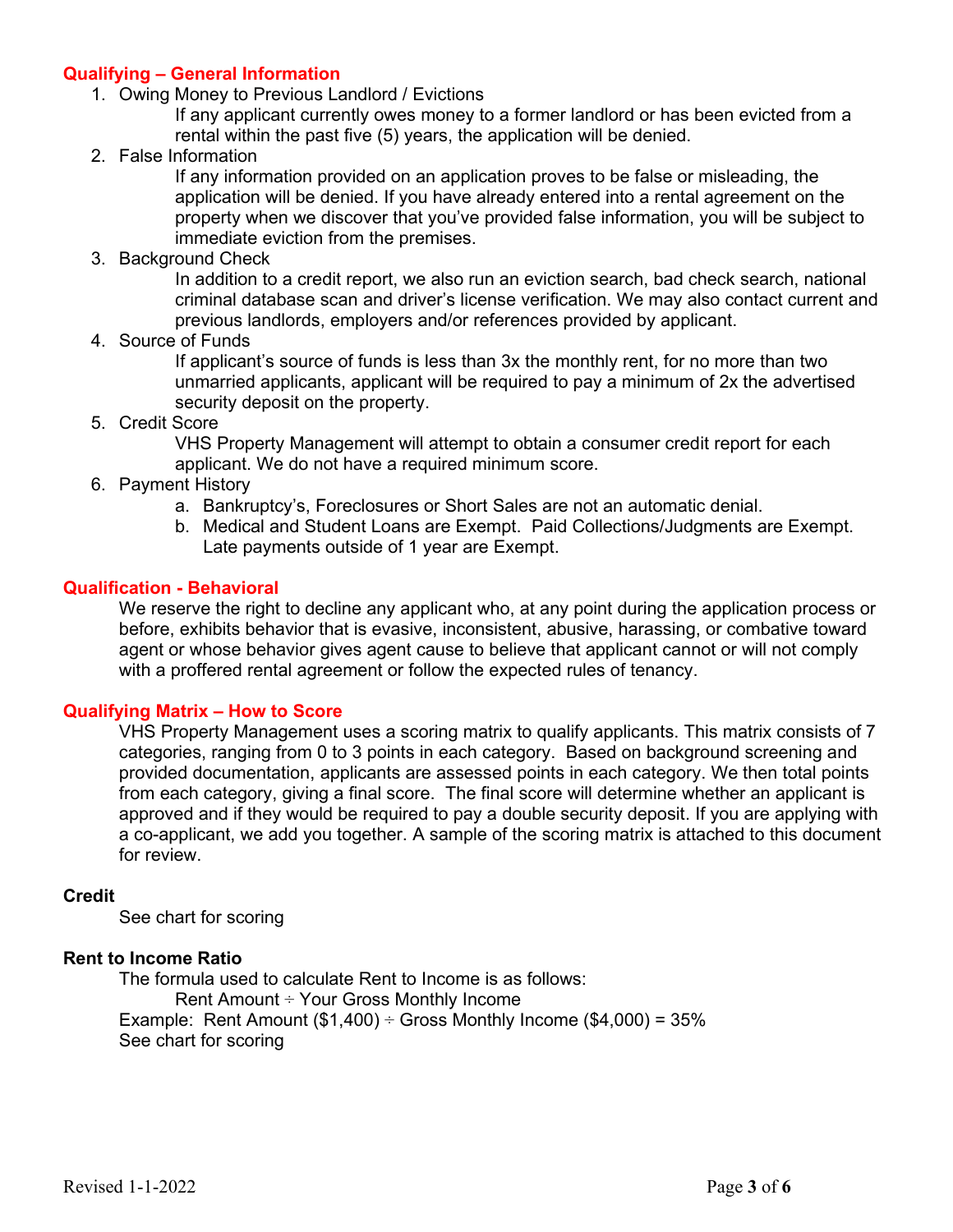## **Debt to Income Ration**

The formula used to calculate Rent to Income is as follows:

Rent Amount + Monthly Debt ÷ Your Gross Monthly Income

Example:

Rent Amount (\$1,400) + Monthly Debt (\$500)  $\div$  Gross Monthly Income (\$4,000) = 47.5% See chart for scoring

## **Length of Field of Employment**

If you have new employment, but in the same field as your last employment, we count the years in your previous employment with your new employment.

If you are entering into a new field of employment, only the newest employment will be calculated.

## **Length of Residency**

Verifiable Proof of residency must be provided, if unavailable, a "0" will be entered under this category. Applicants are given a qualifying score based on the average length of residency for the past 5 years.

Examples: If you lived in 2 places in the past 5 years, your average is 2.5 years per residence. If you lived in 3 places in the past 5 years, your average is 1.6 years per residence.

## **Late Rent / Mortgage**

Payment of rent must be verifiable. If not, a "0" will be entered under this category. If the applicant lived with family, proof of rent paid must be provided to score in this category. If unavailable, a "0" must be entered.

### **Payment History**

Medical and Student Loans are Exempt. Paid Collections/Judgments are Exempt. Late payments outside of 1 year are Exempt.

## **\*\*\*If you do not meet our Rental Criteria, you may submit using a Guarantor\*\*\***

#### **Guarantors**

- 1. Must score a minimum of 18 on our scoring matrix.
- 2. Must have a minimum 700 credit score.
- 3. Must have a debt-to-income ratio of less than 45%, which includes the rent being applied for along with any debt they may have.
- 4. They may not have any late rents, late mortgage payments or other late debt payments in the last 24 months.
- 5. If employed, must be employed in their current position for a minimum of 3 years.
- 6. May not have any active collections, charge offs or unpaid judgments.

## **Processing an Application**

- 1. Once we have received your COMPLETED application and providing your references respond to us in a timely manner, it typically takes 3 business days to process and approve an application.
- 2. Completed application, each occupant and each pet are subject to acceptance and approval by the landlord.
- 3. Once completed, you or your agent will be notified whether your application has been approved.
- 4. A draft of the proposed lease may be reviewed through the Listing Broker. If the Landlord and Applicant(s) cannot agree on terms the deposit will be returned.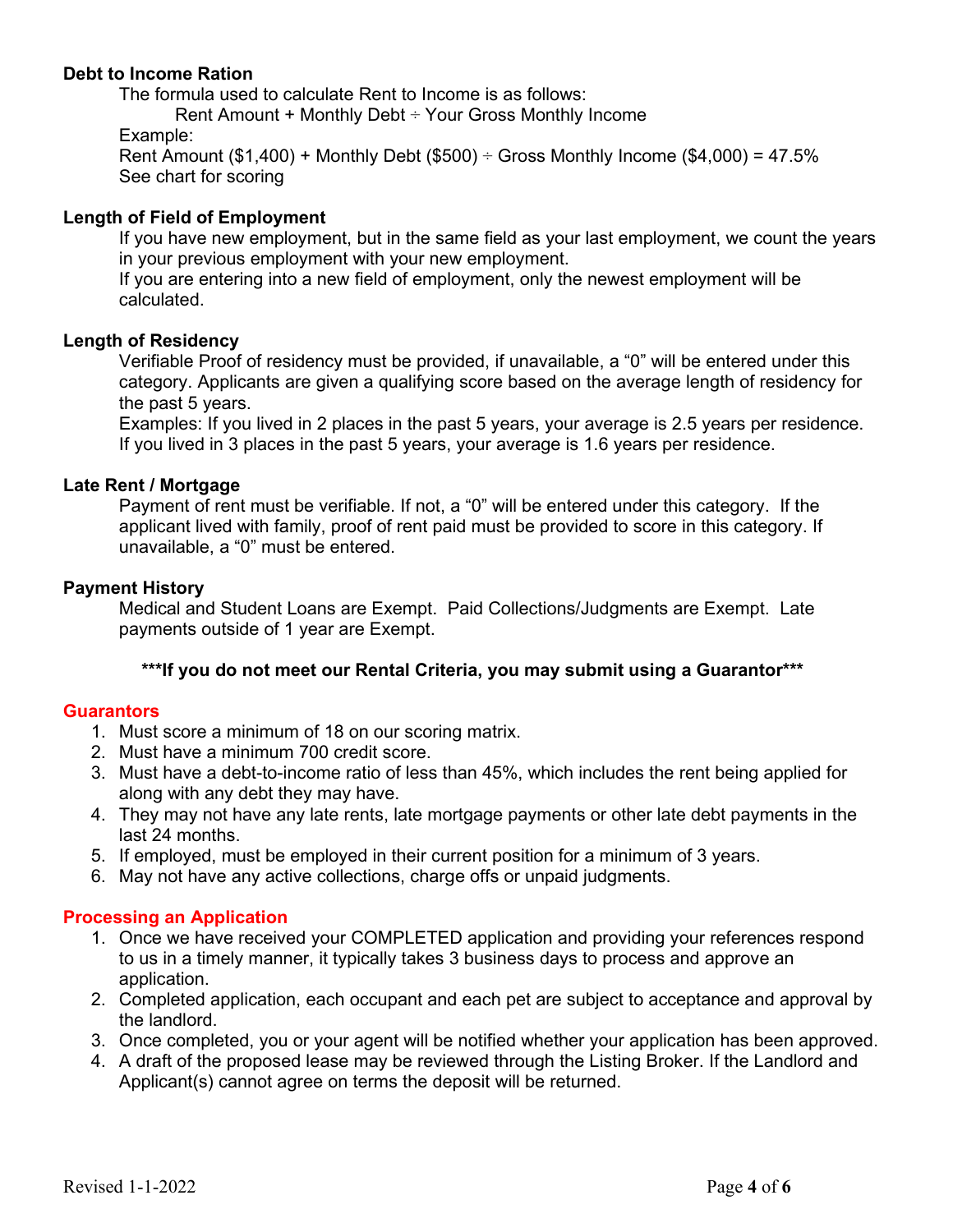## **Once the Application is Approved**

- 1. If you have a pet(s) you will be required to fill out an online pet application at a cost of \$20 per pet through [www.petscreening.com.](http://www.petscreening.com/) Pets are considered case by case, you may be approved but your pet may not. If your pet is not approved, you will have the choice to not bring the pet with you or withdraw your application. Your application fees are non-refundable.
- 2. If you have an assistance animal you will be required to fill out a form through [www.petscreening.com,](http://www.petscreening.com/) there is no charge for assistance animals.
- 3. If you have no animals, you will be required to fill out a statement on [www.petscreening.com.](http://www.petscreening.com/) There is no charge for this.
- 4. You will need to pay an Earnest Money Deposit within 24 hours by Secured Funds payable to VHS Property Management, personal checks will not be accepted. This EMD will be applied towards your Security Deposit.
- 5. A lease will be prepared for your signature. If you are working with an Agent, it will be sent to them for review; they will then sign it with you, or we will send it to you via email for your Electronic Signature. If you are an Unrepresented Party, the lease will be sent to you via email for your review and Electronic Signature. If you do not have access to a computer, you may sign the lease in person at our office.
- 6. Only those persons listed in the Application are permitted to live in the Premises.
- 7. The Premises are not to be used for business except with full knowledge and written consent of the Landlord and in conformity with all applicable laws and regulations.
- 8. Applicant(s) has no leasehold interest until the lease is signed.
- 9. The Listing Broker is obligated to consider all Applications until the lease is signed.
- 10. Landlord and Listing Broker may rescind acceptance and resume marketing the Premises at any time until the lease is signed.

## **Prior to moving in and receiving keys**

- **1. LEASE:** The lease must be fully executed by both parties.
- **2. FULL MONTH'S RENT:** VHS Property Management must have a full month's rent payable to VHS Property Management in Secured Funds, personal checks will not be accepted. (Section 8 housing vouchers excluded). If the lease begins on any day other than the 1st of the month, we collect a full month's rent prior to move in and on the 1<sup>st</sup> of the following month you will pay the pro-rated rent due.
- **3. SECURITY DEPOSIT:** VHS Property Management must have the full Security Deposit payable to VHS Property Management in Secured Funds, personal checks will not be accepted
- **4. UTILITIES:** PRIOR TO YOUR MOVE-IN ALL UTILITIES MUST BE IN YOUR NAME, unless told otherwise. Failure to set up your utilities may result in interruption in service and additional fees to reinstate service, for which you will be responsible.
- **5. RENTERS INSURANCE:** The Applicant(s) is responsible for obtaining and carrying property and liability insurance during the term of the lease. VHS Property Management must have in hand a copy of your certificate of insurance naming VHS Property Management as "ADDITIONAL INTEREST". The address to use is PO Box 914, Culpeper Va 22701. If you need an insurance agent referral you may call Billy Fox at State Farm; the number is (540) 825-6881.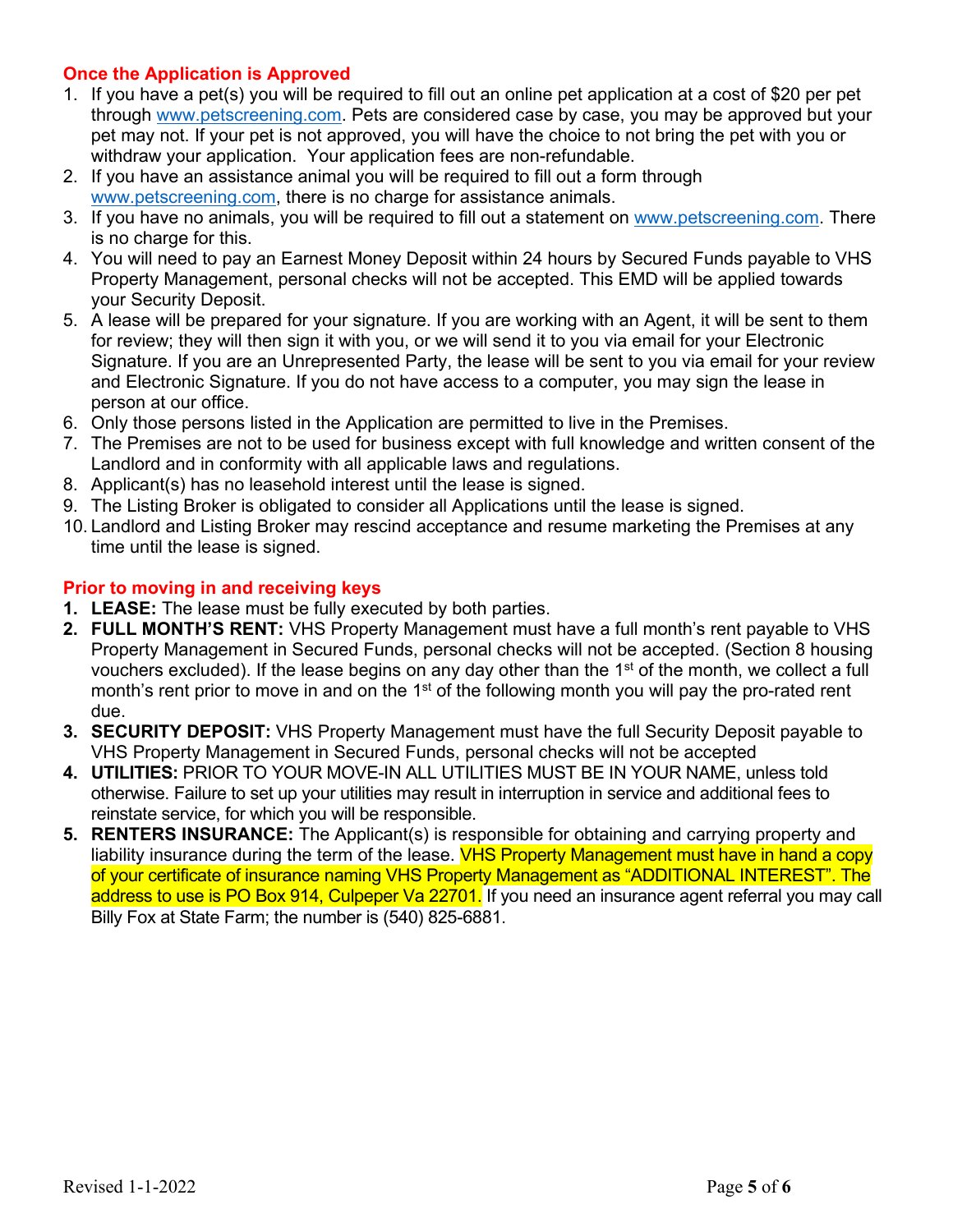## **\*\*SMOKING OF ANY KIND (including Vaping, Tobacco products, Marijuana, CBD, etc) IN THE HOME, GARAGE OR SHEDS IS NEVER ALLOWED. \*\***

## **\*\*PETS MAY NEVER BE CHAINED OR HOUSED IN GARAGES OR SHEDS AT ANYTIME\*\***

VHS Property Management 101 Duke St., Suite 217 ~ Culpeper, Va 22701 540.825.8100 ~ [info@vhsmanagement.com](mailto:info@vhsmanagement.com) ~ [www.vhsmanagement.com](http://www.vhsmanagement.com/)

> Should you have any questions regarding this application, please call at 540-825-8100 or email info@vhsmanagement.com.